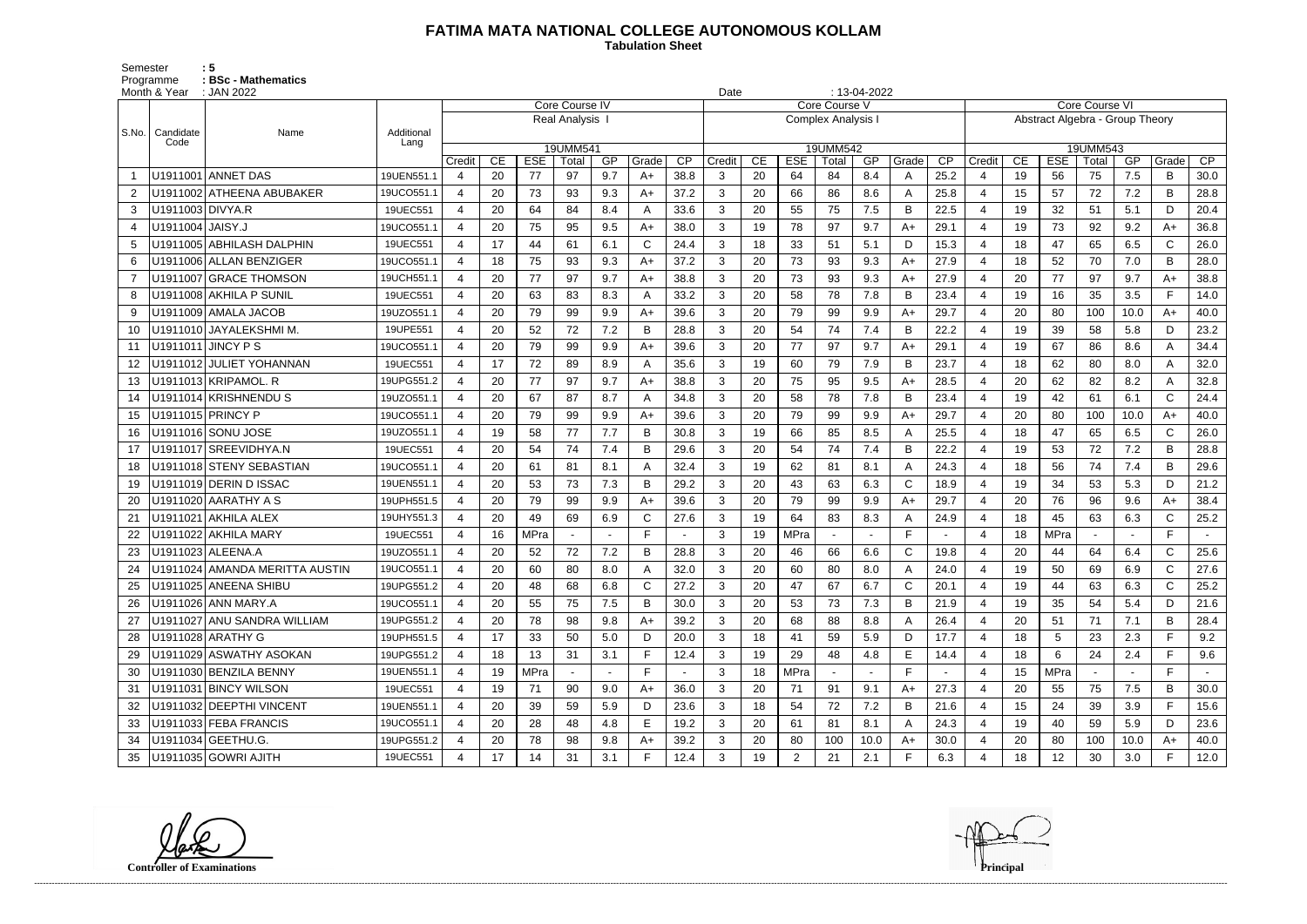|       |                   |                           |                    | Core Course IV          |     |            |               |      |                |                 | Core Course V    |    |            |          |           |              |                 | Core Course VI        |                                 |                |       |      |              |      |  |
|-------|-------------------|---------------------------|--------------------|-------------------------|-----|------------|---------------|------|----------------|-----------------|------------------|----|------------|----------|-----------|--------------|-----------------|-----------------------|---------------------------------|----------------|-------|------|--------------|------|--|
|       |                   |                           |                    |                         |     |            | Real Analysis |      |                |                 | Complex Analysis |    |            |          |           |              |                 |                       | Abstract Algebra - Group Theory |                |       |      |              |      |  |
| S.No. | Candidate<br>Code | Name                      | Additional<br>Lang |                         |     |            |               |      |                |                 |                  |    |            |          |           |              |                 |                       |                                 |                |       |      |              |      |  |
|       |                   |                           |                    |                         |     |            | 19UMM541      |      |                |                 |                  |    |            | 19UMM542 |           |              |                 | 19UMM543              |                                 |                |       |      |              |      |  |
|       |                   |                           |                    | Credit                  | CE. | <b>ESE</b> | Total         | GP   | Grade          | $\overline{CP}$ | Credit           | CE | <b>ESE</b> | Total    | <b>GP</b> | Grade        | $\overline{CP}$ | Credit                | <b>CE</b>                       | <b>ESE</b>     | Total | GP   | Grade        | CP   |  |
| 36    |                   | U1911037 JERLIN LOPEZ     | 19UEN551.1         | 4                       | 20  | 69         | 89            | 8.9  | Α              | 35.6            | 3                | 19 | 53         | 72       | 7.2       | B            | 21.6            |                       | 19                              | 47             | 66    | 6.6  | $\mathsf{C}$ | 26.4 |  |
| 37    |                   | U1911038 LEKSHMI.P.S      | 19UPH551.5         | 4                       | 20  | 79         | 99            | 9.9  | A+             | 39.6            | 3                | 20 | 77         | 97       | 9.7       | $A+$         | 29.1            |                       | 20                              | 61             | 81    | 8.1  |              | 32.4 |  |
| 38    |                   | U1911040 NADHANIYA ANTONY | 19UCO551.1         | $\overline{4}$          | 15  | 19         | 34            | 3.4  |                | 13.6            | 3                | 18 | 8          | 26       | 2.6       | F            | 7.8             | 4                     | 15                              | 9              | 24    | 2.4  |              | 9.6  |  |
| 39    |                   | U1911041 NIMI HARISON     | 19UCO551.1         | 4                       | 20  | 52         | 72            | 7.2  | B              | 28.8            |                  | 18 | 64         | 82       | 8.2       | A            | 24.6            |                       | 15                              | 55             | 70    | 7.0  | B.           | 28.0 |  |
| 40    |                   | U1911043 POOJA DEV A      | 19UEC551           | 4                       | 18  | 28         | 46            | 4.6  | E              | 18.4            | 3                | 18 | 16         | 34       | 3.4       | F            | 10.2            | $\overline{4}$        | 15                              | 28             | 43    | 4.3  | E            | 17.2 |  |
| 41    |                   | U1911044 SHERIN XAVIER    | 19UEC551           | 4                       | 17  | 20         | 37            | 3.7  | $\blacksquare$ | 14.8            | 3                | 19 | 3          | 22       | 2.2       | E            | 6.6             |                       | 18                              | $\overline{7}$ | 25    | 2.5  | E.           | 10.0 |  |
| 42    |                   | U1911045 SHINCY.S         | 19UBO551           | 4                       | 20  | 35         | 55            | 5.5  | D              | 22.0            | 3                | 20 | 58         | 78       | 7.8       | B            | 23.4            |                       | 20                              | 51             | 71    | 7.1  | B            | 28.4 |  |
|       |                   | U1911046 SNEHA SASANKAN   | 19UPH551.5         | 4                       | 17  | 43         | 60            | 6.0  | C              | 24.0            | 3                | 19 | 28         | 47       | 4.7       | E            | 14.1            | $\boldsymbol{\Delta}$ | 19                              | 20             | 39    | 3.9  | E.           | 15.6 |  |
| 44    |                   | U1911047 SONA JOHNSON     | 19UPO551           | 4                       | 20  | 80         | 100           | 10.0 | A+             | 40.0            |                  | 20 | 78         | 98       | 9.8       | $A+$         | 29.4            |                       | 20                              | 54             | 74    | 7.4  | B            | 29.6 |  |
| 45    |                   | U1911048 SONA THOMAS      | 19UCO551.1         | $\overline{4}$          | 20  | 47         | 67            | 6.7  |                | 26.8            | 3                | 19 | 49         | 68       | 6.8       | $\mathsf{C}$ | 20.4            |                       | 19                              | 28             | 47    | 4.7  | E.           | 18.8 |  |
| 46    |                   | U1911049 SOORYA S         | 19UPH551.5         | 4                       | 20  | 77         | 97            | 9.7  | $A+$           | 38.8            | 3                | 20 | 79         | 99       | 9.9       | $A+$         | 29.7            |                       | 20                              | 78             | 98    | 9.8  | A+           | 39.2 |  |
| 47    |                   | U1911050 SOORYA.T.S       | 19UCH551.1         | $\overline{4}$          | 20  | 80         | 100           | 10.0 | A+             | 40.0            | 3                | 20 | 77         | 97       | 9.7       | $A+$         | 29.1            | $\overline{4}$        | 20                              | 74             | 94    | 9.4  | A+           | 37.6 |  |
| 48    |                   | U1911051 VINCY G D CRUZ   | 19UEC551           | 4                       | 17  | 51         | 68            | 6.8  |                | 27.2            | 3                | 19 | 69         | 88       | 8.8       | A            | 26.4            |                       | 18                              | 43             | 61    | 6.1  | $\mathsf{C}$ | 24.4 |  |
| 49    | U1911052 AJIL A   |                           | 19UPO551           | $\mathbf 4$             | 20  | 80         | 100           | 10.0 | $A+$           | 40.0            | 3                | 20 | 79         | 99       | 9.9       | $A+$         | 29.7            |                       | 20                              | 80             | 100   | 10.0 | $A+$         | 40.0 |  |
| 50    |                   | U1911053 AKSHAY L JAINAL  | 19UEC551           | $\overline{\mathbf{A}}$ | 15  | 44         | 59            | 5.9  | D.             | 23.6            | 3                | 19 | 35         | 54       | 5.4       | D            | 16.2            |                       | 18                              | 30             | 48    | 4.8  | E.           | 19.2 |  |
| 51    |                   | U1911054 CHARLES PIOUS    | 19UEC551           | 4                       | 20  | 52         | 72            | 7.2  | B              | 28.8            | 3                | 20 | 49         | 69       | 6.9       | $\mathsf C$  | 20.7            |                       | 18                              | 43             | 61    | 6.1  | C            | 24.4 |  |
| 52    |                   | U1911055 PRETHEESH S RAJ  | 19UCO551.1         | $\overline{4}$          | 20  | 71         | 91            | 9.1  | $A+$           | 36.4            | 3                | 20 | 54         | 74       | 7.4       | B            | 22.2            | $\overline{4}$        | 19                              | 55             | 74    | 7.4  | B            | 29.6 |  |
| 53    |                   | U1911056 R G MIDHUN RAJ   | 19UPO551           | 4                       | 20  | 58         | 78            | 7.8  | B              | 31.2            | 3                | 19 | 52         | 71       | 7.1       | B            | 21.3            | $\boldsymbol{\Delta}$ | 18                              | 45             | 63    | 6.3  | $\mathsf{C}$ | 25.2 |  |
| 54    |                   | U1911057 SREE VISHNU A S  | 19UPO551           | 4                       | 20  | 79         | 99            | 9.9  | A+             | 39.6            |                  | 20 | 80         | 100      | 10.0      | $A+$         | 30.0            |                       | 20                              | 79             | 99    | 9.9  | $A+$         | 39.6 |  |
| 55    |                   | U1911058 TINUYOHANNAN     | 19UEN551.1         | 4                       | 20  | 79         | 99            | 9.9  | $A+$           | 39.6            | 3                | 20 | 77         | 97       | 9.7       | $A+$         | 29.1            |                       | 20                              | 77             | 97    | 9.7  | A+           | 38.8 |  |

**Controller of Examinations Principal**

lark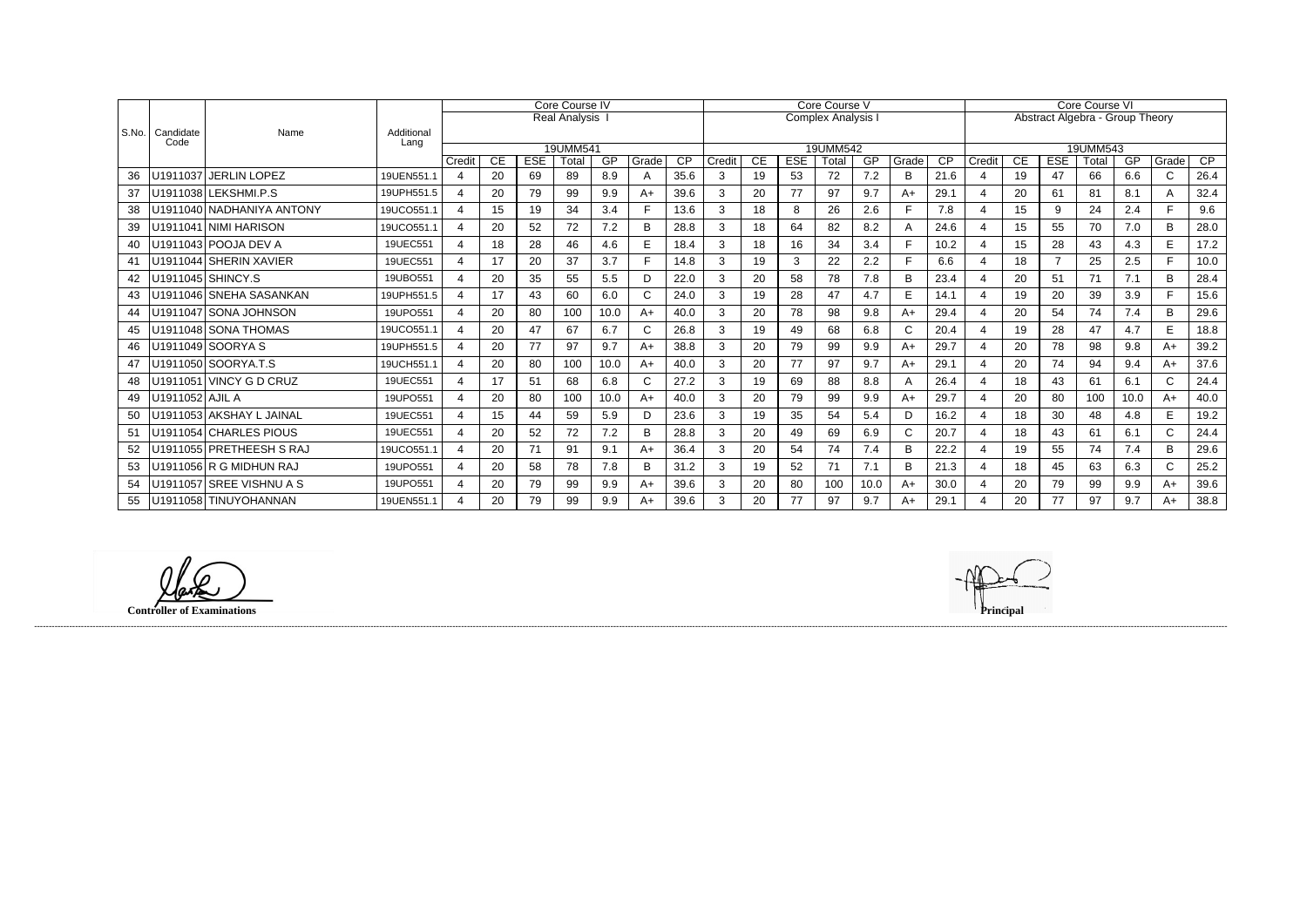|                |                   |                                |                    | <b>Core Course VII</b> |                        |                  |                               |                |                       |                                         |             | <b>Core Course VIII</b> |             |                |                |               |                |  |  |
|----------------|-------------------|--------------------------------|--------------------|------------------------|------------------------|------------------|-------------------------------|----------------|-----------------------|-----------------------------------------|-------------|-------------------------|-------------|----------------|----------------|---------------|----------------|--|--|
|                |                   |                                |                    |                        |                        |                  | <b>Differential Equations</b> |                |                       | Mathematics Software - LATEX & SageMath |             |                         |             |                |                |               |                |  |  |
| S.No.          | Candidate<br>Code | Name                           | Additional<br>Lang |                        |                        |                  |                               |                |                       |                                         |             |                         |             |                |                |               |                |  |  |
|                |                   |                                |                    |                        | 19UMM544<br><b>ESE</b> |                  |                               |                |                       |                                         |             |                         |             | 19UMM545       |                |               | CP             |  |  |
| -1             |                   | U1911001 ANNET DAS             | 19UEN551.1         | Credit<br>3            | CE<br>20               | <b>ESE</b><br>49 | Total<br>69                   | GP<br>6.9      | Grade<br>$\mathsf{C}$ | $\overline{CP}$<br>20.7                 | Credit<br>3 | CE<br>18                | 76          | Total<br>94    | GP<br>9.4      | Grade<br>$A+$ | 28.2           |  |  |
| $\overline{2}$ |                   | U1911002 ATHEENA ABUBAKER      | 19UCO551.1         | 3                      | 20                     | 69               | 89                            | 8.9            | A                     | 26.7                                    | 3           | 20                      | 78          | 98             | 9.8            | $A+$          | 29.4           |  |  |
| 3              | U1911003 DIVYA.R  |                                | 19UEC551           | 3                      | 20                     | 22               | 42                            | 4.2            | E                     | 12.6                                    | 3           | 19                      | 77          | 96             | 9.6            | $A+$          | 28.8           |  |  |
| $\overline{4}$ | U1911004 JAISY.J  |                                | 19UCO551.1         | 3                      | 19                     | 61               | 80                            | 8.0            | A                     | 24.0                                    | 3           | 20                      | 78          | 98             | 9.8            | $A+$          | 29.4           |  |  |
| 5              |                   | U1911005 ABHILASH DALPHIN      | 19UEC551           | 3                      | 18                     | 49               | 67                            | 6.7            | $\mathsf{C}$          | 20.1                                    | 3           | 17                      | 74          | 91             | 9.1            | $A+$          | 27.3           |  |  |
| 6              |                   | U1911006 ALLAN BENZIGER        | 19UCO551.1         | 3                      | 20                     | 68               | 88                            | 8.8            | A                     | 26.4                                    | 3           | 20                      | 79          | 99             | 9.9            | $A+$          | 29.7           |  |  |
| $\overline{7}$ |                   | U1911007 GRACE THOMSON         | 19UCH551.1         | 3                      | 20                     | 54               | 74                            | 7.4            | B                     | 22.2                                    | 3           | 20                      | 79          | 99             | 9.9            | $A+$          | 29.7           |  |  |
| 8              |                   | U1911008 AKHILA P SUNIL        |                    |                        | 20                     | 28               | 48                            | 4.8            | E                     | 14.4                                    | 3           | 20                      | 78          | 98             | 9.8            | $A+$          | 29.4           |  |  |
|                |                   |                                | 19UEC551           | 3                      |                        |                  |                               |                |                       |                                         |             |                         |             |                |                |               |                |  |  |
| 9              |                   | U1911009 AMALA JACOB           | 19UZO551.1         | 3                      | 20                     | 80               | 100                           | 10.0           | $A+$                  | 30.0                                    | 3           | 20                      | 79          | 99             | 9.9            | $A+$          | 29.7           |  |  |
| 10             |                   | U1911010 JAYALEKSHMI M.        | 19UPE551           | 3                      | 20                     | 45               | 65                            | 6.5            | $\mathsf C$           | 19.5                                    | 3           | 20                      | 78          | 98             | 9.8            | $A+$          | 29.4           |  |  |
| 11             |                   | U1911011 JINCY P S             | 19UCO551.1         | 3                      | 20                     | 45               | 65                            | 6.5            | $\mathsf{C}$          | 19.5                                    | 3           | 20                      | 79          | 99             | 9.9            | $A+$          | 29.7           |  |  |
| 12             |                   | U1911012 JULIET YOHANNAN       | 19UEC551           | 3                      | 19                     | 52               | 71                            | 7.1            | B                     | 21.3                                    | 3           | 19                      | 79          | 98             | 9.8            | $A+$          | 29.4           |  |  |
| 13             |                   | U1911013 KRIPAMOL. R           | 19UPG551.2         | 3                      | 20                     | 59               | 79                            | 7.9            | B                     | 23.7                                    | 3           | 20                      | 75          | 95             | 9.5            | $A+$          | 28.5           |  |  |
| 14             |                   | U1911014 KRISHNENDUS           | 19UZO551.1         | 3                      | 20                     | 72               | 92                            | 9.2            | $A+$                  | 27.6                                    | 3           | 20                      | 78          | 98             | 9.8            | $A+$          | 29.4           |  |  |
| 15             |                   | U1911015 PRINCY P              | 19UCO551.1         | 3                      | 20                     | 78               | 98                            | 9.8            | $A+$                  | 29.4                                    | 3           | 20                      | 78          | 98             | 9.8            | $A+$          | 29.4           |  |  |
| 16             |                   | U1911016 SONU JOSE             | 19UZO551.1         | 3                      | 19                     | 52               | 71                            | 7.1            | B                     | 21.3                                    | 3           | 20                      | 79          | 99             | 9.9            | $A+$          | 29.7           |  |  |
| 17             |                   | U1911017 SREEVIDHYA.N          | 19UEC551           | 3                      | 20                     | 48               | 68                            | 6.8            | $\mathsf{C}$          | 20.4                                    | 3           | 18                      | 78          | 96             | 9.6            | $A+$          | 28.8           |  |  |
| 18             |                   | U1911018 STENY SEBASTIAN       | 19UCO551.1         | 3                      | 19                     | 46               | 65                            | 6.5            | $\mathsf{C}$          | 19.5                                    | 3           | 18                      | 78          | 96             | 9.6            | $A+$          | 28.8           |  |  |
| 19             |                   | U1911019 DERIN D ISSAC         | 19UEN551.1         | 3                      | 20                     | 61               | 81                            | 8.1            | Α                     | 24.3                                    | 3           | 18                      | 79          | 97             | 9.7            | $A+$          | 29.1           |  |  |
| 20             |                   | U1911020 AARATHY A S           | 19UPH551.5         | 3                      | 20                     | 80               | 100                           | 10.0           | $A+$                  | 30.0                                    | 3           | 20                      | 79          | 99             | 9.9            | $A+$          | 29.7           |  |  |
| 21             |                   | U1911021 AKHILA ALEX           | 19UHY551.3         | 3                      | 19                     | 69               | 88                            | 8.8            | A                     | 26.4                                    | 3           | 20                      | 78          | 98             | 9.8            | $A+$          | 29.4           |  |  |
| 22             |                   | U1911022 AKHILA MARY           | 19UEC551           | 3                      | 19                     | MPra             | $\sim$                        | $\blacksquare$ | F                     |                                         | 3           | 17                      | <b>MPra</b> | $\blacksquare$ | $\blacksquare$ | F             | $\blacksquare$ |  |  |
| 23             |                   | U1911023 ALEENA.A              | 19UZO551.1         | 3                      | 20                     | 39               | 59                            | 5.9            | D                     | 17.7                                    | 3           | 20                      | 78          | 98             | 9.8            | $A+$          | 29.4           |  |  |
| 24             |                   | U1911024 AMANDA MERITTA AUSTIN | 19UCO551.1         | 3                      | 20                     | 54               | 74                            | 7.4            | B                     | 22.2                                    | 3           | 20                      | 79          | 99             | 9.9            | $A+$          | 29.7           |  |  |
| 25             |                   | U1911025 ANEENA SHIBU          | 19UPG551.2         | 3                      | 20                     | 48               | 68                            | 6.8            | C                     | 20.4                                    | 3           | 20                      | 79          | 99             | 9.9            | A+            | 29.7           |  |  |
| 26             |                   | U1911026 ANN MARY.A            | 19UCO551.1         | 3                      | 20                     | 40               | 60                            | 6.0            | $\mathsf{C}$          | 18.0                                    | 3           | 20                      | 78          | 98             | 9.8            | A+            | 29.4           |  |  |
| 27             |                   | U1911027 ANU SANDRA WILLIAM    | 19UPG551.2         | 3                      | 20                     | 61               | 81                            | 8.1            | A                     | 24.3                                    | 3           | 20                      | 79          | 99             | 9.9            | $A+$          | 29.7           |  |  |
| 28             |                   | U1911028 ARATHY G              | 19UPH551.5         | 3                      | 18                     | 23               | 41                            | 4.1            | F                     | 12.3                                    | 3           | 18                      | 79          | 97             | 9.7            | A+            | 29.1           |  |  |
| 29             |                   | U1911029 ASWATHY ASOKAN        | 19UPG551.2         | 3                      | 19                     | 10               | 29                            | 2.9            | F                     | 8.7                                     | 3           | 17                      | 75          | 92             | 9.2            | A+            | 27.6           |  |  |
| 30             |                   | U1911030 BENZILA BENNY         | 19UEN551.1         | 3                      | 18                     | MPra             | $\blacksquare$                | $\blacksquare$ | F                     | $\blacksquare$                          | 3           | 20                      | MPra        | $\blacksquare$ | $\sim$         | F             | $\sim$         |  |  |
| 31             |                   | U1911031 BINCY WILSON          | 19UEC551           | 3                      | 20                     | 74               | 94                            | 9.4            | $A+$                  | 28.2                                    | 3           | 18                      | 74          | 92             | 9.2            | $A+$          | 27.6           |  |  |
| 32             |                   | U1911032 DEEPTHI VINCENT       | 19UEN551.1         | 3                      | 18                     | 32               | 50                            | 5.0            | D                     | 15.0                                    | 3           | 18                      | 79          | 97             | 9.7            | A+            | 29.1           |  |  |
| 33             |                   | U1911033 FEBA FRANCIS          | 19UCO551.1         | 3                      | 20                     | 55               | 75                            | 7.5            | B                     | 22.5                                    | 3           | 20                      | 78          | 98             | 9.8            | A+            | 29.4           |  |  |
| 34             |                   | U1911034 GEETHU.G.             | 19UPG551.2         | 3                      | 20                     | 76               | 96                            | 9.6            | A+                    | 28.8                                    | 3           | 20                      | 78          | 98             | 9.8            | A+            | 29.4           |  |  |
| 35             |                   | U1911035 GOWRI AJITH           | 19UEC551           | 3                      | 19                     | 5                | 24                            | 2.4            | F.                    | 7.2                                     | 3           | 20                      | 77          | 97             | 9.7            | A+            | 29.1           |  |  |

**Controller of Examinations**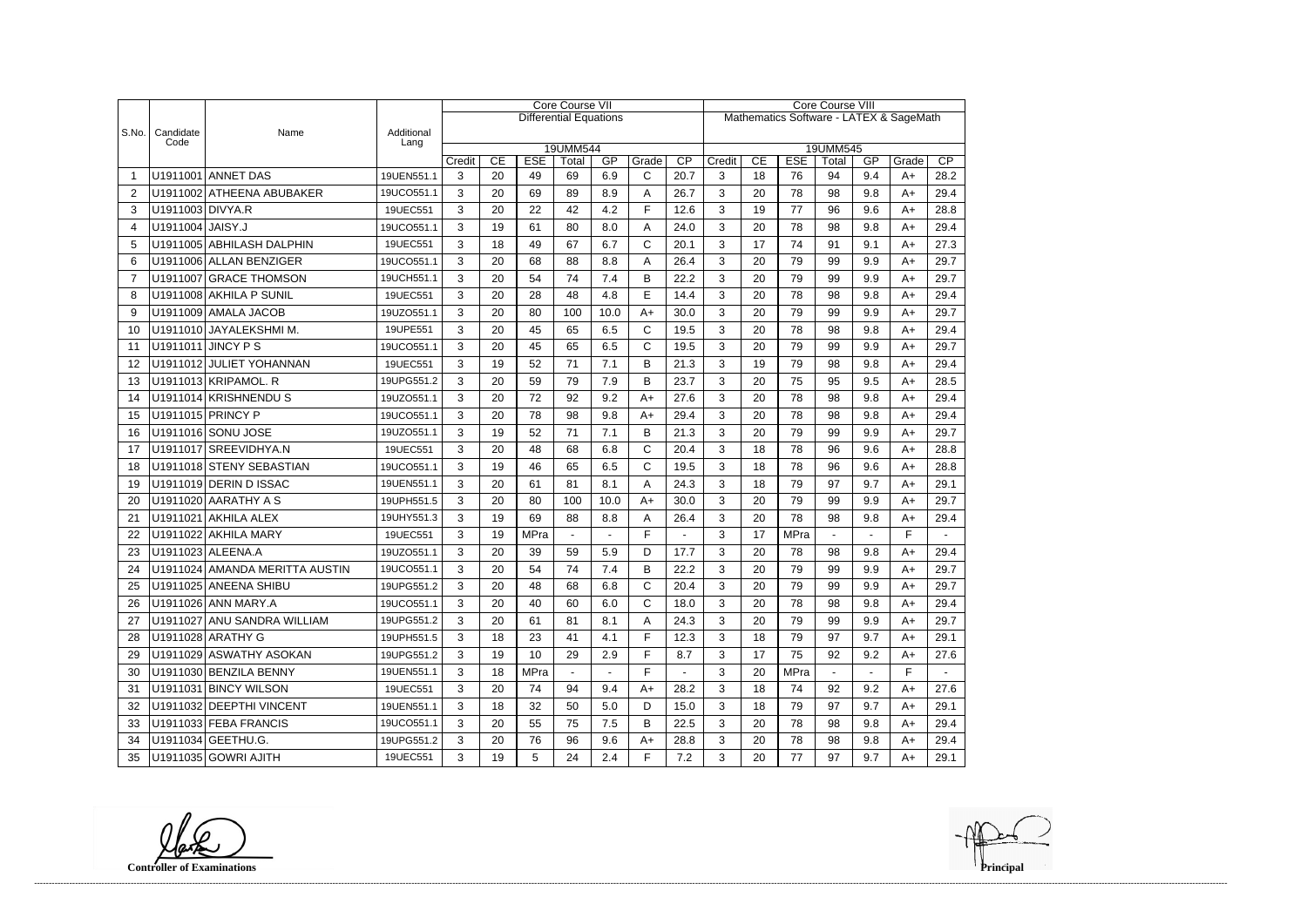|       |                   | Name                      |                    |        |    |                | <b>Core Course VII</b>        |      |              | <b>Core Course VIII</b> |        |                 |            |          |     |                                         |                 |
|-------|-------------------|---------------------------|--------------------|--------|----|----------------|-------------------------------|------|--------------|-------------------------|--------|-----------------|------------|----------|-----|-----------------------------------------|-----------------|
|       |                   |                           |                    |        |    |                | <b>Differential Equations</b> |      |              |                         |        |                 |            |          |     | Mathematics Software - LATEX & SageMath |                 |
| S.No. | Candidate<br>Code |                           | Additional<br>Lang |        |    |                |                               |      |              |                         |        |                 |            |          |     |                                         |                 |
|       |                   |                           |                    |        |    |                | 19UMM544                      |      |              |                         |        |                 |            | 19UMM545 |     |                                         |                 |
|       |                   |                           |                    | Credit | CE | <b>ESE</b>     | Total                         | GP   | Grade        | $\overline{CP}$         | Credit | $\overline{CE}$ | <b>ESE</b> | Total    | GP  | Grade                                   | $\overline{CP}$ |
| 36    | U1911037          | <b>JERLIN LOPEZ</b>       | 19UEN551.1         | 3      | 19 | 24             | 43                            | 4.3  | F            | 12.9                    | 3      | 20              | 76         | 96       | 9.6 | $A+$                                    | 28.8            |
| 37    |                   | U1911038 LEKSHMI.P.S      | 19UPH551.5         | 3      | 20 | 72             | 92                            | 9.2  | $A+$         | 27.6                    | 3      | 20              | 78         | 98       | 9.8 | $A+$                                    | 29.4            |
| 38    |                   | U1911040 NADHANIYA ANTONY | 19UCO551.1         | 3      | 18 | 18             | 36                            | 3.6  | F.           | 10.8                    | 3      | 20              | 78         | 98       | 9.8 | $A+$                                    | 29.4            |
| 39    |                   | U1911041 NIMI HARISON     | 19UCO551.1         | 3      | 18 | 62             | 80                            | 8.0  | A            | 24.0                    | 3      | 20              | 78         | 98       | 9.8 | $A+$                                    | 29.4            |
| 40    |                   | U1911043 POOJA DEV A      | 19UEC551           | 3      | 18 | $\overline{7}$ | 25                            | 2.5  | F.           | 7.5                     | 3      | 20              | 79         | 99       | 9.9 | $A+$                                    | 29.7            |
| 41    |                   | U1911044 SHERIN XAVIER    | 19UEC551           | 3      | 19 | 10             | 29                            | 2.9  | F.           | 8.7                     | 3      | 17              | 71         | 88       | 8.8 | Α                                       | 26.4            |
| 42    |                   | U1911045 SHINCY.S         | 19UBO551           | 3      | 20 | 75             | 95                            | 9.5  | $A+$         | 28.5                    | 3      | 20              | 75         | 95       | 9.5 | $A+$                                    | 28.5            |
| 43    |                   | U1911046 SNEHA SASANKAN   | 19UPH551.5         | 3      | 19 | 28             | 47                            | 4.7  | E            | 14.1                    | 3      | 20              | 78         | 98       | 9.8 | $A+$                                    | 29.4            |
| 44    |                   | U1911047 SONA JOHNSON     | 19UPO551           | 3      | 20 | 65             | 85                            | 8.5  | A            | 25.5                    | 3      | 20              | 78         | 98       | 9.8 | A+                                      | 29.4            |
| 45    |                   | U1911048 SONA THOMAS      | 19UCO551.1         | 3      | 19 | 61             | 80                            | 8.0  | A            | 24.0                    | 3      | 20              | 77         | 97       | 9.7 | $A+$                                    | 29.1            |
| 46    |                   | U1911049 SOORYA S         | 19UPH551.5         | 3      | 20 | 62             | 82                            | 8.2  | Α            | 24.6                    | 3      | 20              | 78         | 98       | 9.8 | $A+$                                    | 29.4            |
| 47    |                   | U1911050 SOORYA.T.S       | 19UCH551.1         | 3      | 20 | 77             | 97                            | 9.7  | $A+$         | 29.1                    | 3      | 20              | 78         | 98       | 9.8 | $A+$                                    | 29.4            |
| 48    |                   | U1911051 VINCY G D CRUZ   | 19UEC551           | 3      | 19 | 65             | 84                            | 8.4  | A            | 25.2                    | 3      | 20              | 77         | 97       | 9.7 | $A+$                                    | 29.1            |
| 49    | U1911052 AJIL A   |                           | 19UPO551           | 3      | 20 | 80             | 100                           | 10.0 | $A+$         | 30.0                    | 3      | 20              | 78         | 98       | 9.8 | $A+$                                    | 29.4            |
| 50    |                   | U1911053 AKSHAY L JAINAL  | 19UEC551           | 3      | 19 | 41             | 60                            | 6.0  | $\mathsf{C}$ | 18.0                    | 3      | 17              | 73         | 90       | 9.0 | $A+$                                    | 27.0            |
| 51    |                   | U1911054 CHARLES PIOUS    | 19UEC551           | 3      | 20 | 43             | 63                            | 6.3  | $\mathsf{C}$ | 18.9                    | 3      | 20              | 79         | 99       | 9.9 | $A+$                                    | 29.7            |
| 52    |                   | U1911055 PRETHEESH S RAJ  | 19UCO551.1         | 3      | 20 | 45             | 65                            | 6.5  | $\mathsf{C}$ | 19.5                    | 3      | 20              | 79         | 99       | 9.9 | $A+$                                    | 29.7            |
| 53    |                   | U1911056 R G MIDHUN RAJ   | 19UPO551           | 3      | 19 | 61             | 80                            | 8.0  | Α            | 24.0                    | 3      | 20              | 79         | 99       | 9.9 | $A+$                                    | 29.7            |
| 54    |                   | U1911057 SREE VISHNU A S  | 19UPO551           | 3      | 20 | 77             | 97                            | 9.7  | $A+$         | 29.1                    | 3      | 20              | 79         | 99       | 9.9 | $A+$                                    | 29.7            |
| 55    |                   | U1911058 TINUYOHANNAN     | 19UEN551.1         | 3      | 20 | 79             | 99                            | 9.9  | $A+$         | 29.7                    | 3      | 20              | 79         | 99       | 9.9 | $A+$                                    | 29.7            |

lark

**Controller of Examinations Principal**

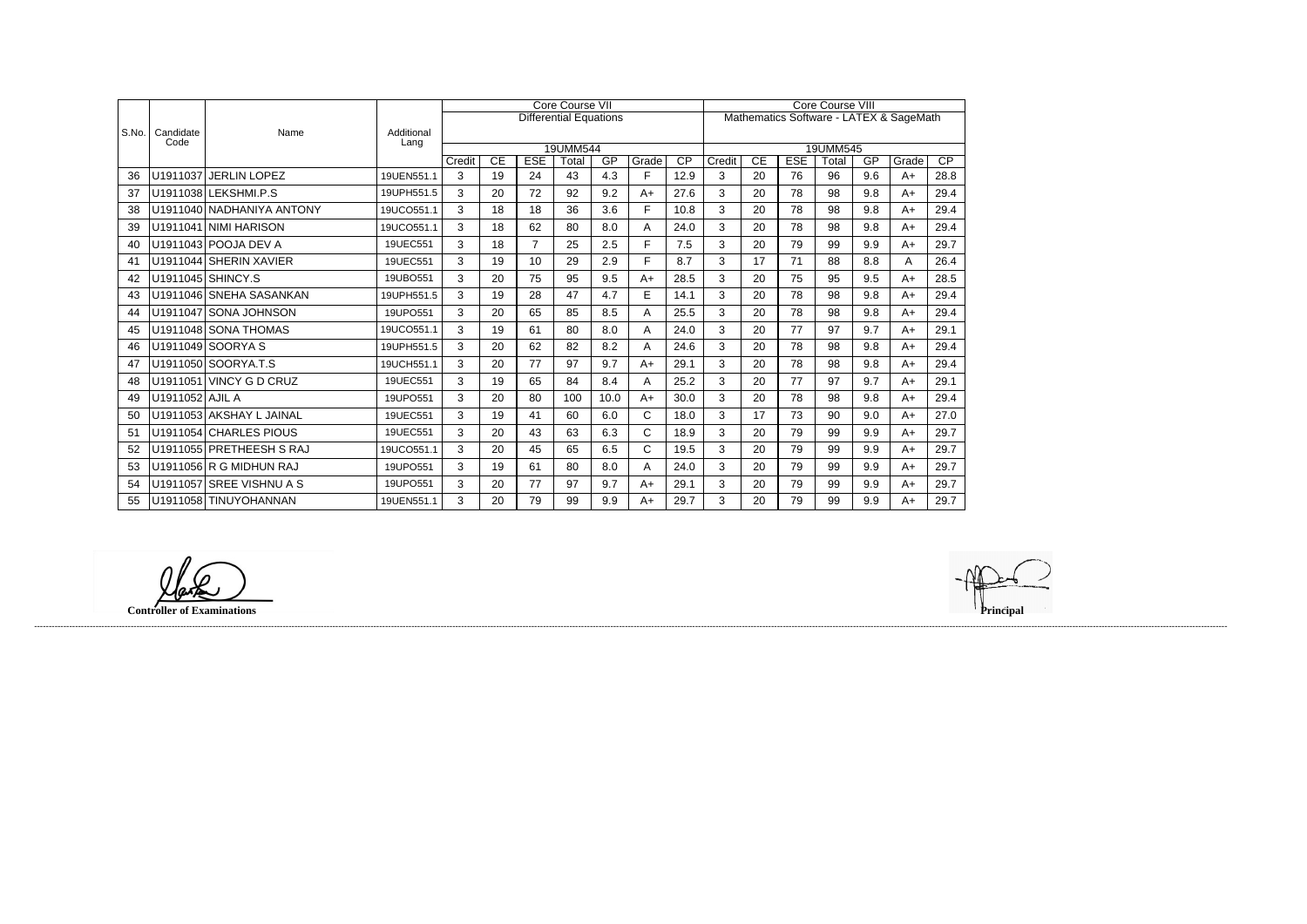|                 |                   |                                |                    | Open Course           |    |             |                |                |       |                 |                |                |                          |               |  |
|-----------------|-------------------|--------------------------------|--------------------|-----------------------|----|-------------|----------------|----------------|-------|-----------------|----------------|----------------|--------------------------|---------------|--|
|                 |                   |                                |                    |                       |    |             |                |                |       |                 |                |                |                          |               |  |
| S.No.           | Candidate<br>Code | Name                           | Additional<br>Lang |                       |    |             |                |                |       |                 | Total          | <b>SCPA</b>    | Grade                    | Result        |  |
|                 |                   |                                |                    | Credit                | CE | <b>ESE</b>  | Total          | GP             | Grade | $\overline{CP}$ |                |                |                          |               |  |
| -1              |                   | U1911001 ANNET DAS             | 19UEN551.1         | 2                     | 20 | 68          | 88             | 8.8            | A     | 17.6            | 160.5          | 8.45           | A                        | PASSED        |  |
| 2               |                   | U1911002 ATHEENA ABUBAKER      | 19UCO551.1         | $\overline{2}$        | 20 | 61          | 81             | 8.1            | A     | 16.2            | 164.1          | 8.64           | Α                        | <b>PASSED</b> |  |
| 3               | U1911003 DIVYA.R  |                                | 19UEC551           | 2                     | 20 | 67          | 87             | 8.7            | A     | 17.4            | $\blacksquare$ |                | F                        | <b>FAILED</b> |  |
| 4               | U1911004 JAISY.J  |                                | 19UCO551.1         | $\overline{2}$        | 20 | 65          | 85             | 8.5            | A     | 17.0            | 174.3          | 9.17           | $A+$                     | PASSED        |  |
| 5               |                   | U1911005 ABHILASH DALPHIN      | 19UEC551           | $\overline{2}$        | 20 | 47          | 67             | 6.7            | C     | 13.4            | 126.5          | 6.66           | C                        | PASSED        |  |
| 6               |                   | U1911006 ALLAN BENZIGER        | 19UCO551.1         | 2                     | 20 | 60          | 80             | 8.0            | Α     | 16.0            | 165.2          | 8.69           | A                        | PASSED        |  |
| 7               |                   | U1911007 GRACE THOMSON         | 19UCH551.1         | $\overline{2}$        | 20 | 61          | 81             | 8.1            | Α     | 16.2            | 173.6          | 9.14           | $A+$                     | <b>PASSED</b> |  |
| 8               |                   | U1911008 AKHILA P SUNIL        | 19UEC551           | $\overline{2}$        | 20 | 68          | 88             | 8.8            | Α     | 17.6            | $\blacksquare$ | $\blacksquare$ | F                        | <b>FAILED</b> |  |
| 9               |                   | U1911009 AMALA JACOB           | 19UZO551.1         | $\overline{2}$        | 19 | 76          | 95             | 9.5            | A+    | 19.0            | 188.0          | 9.89           | $A+$                     | PASSED        |  |
| 10              |                   | U1911010 JAYALEKSHMI M.        | 19UPE551           | $\overline{2}$        | 16 | 65          | 81             | 8.1            | A     | 16.2            | 139.3          | 7.33           | B                        | PASSED        |  |
| 11              |                   | <b>U1911011 JINCY PS</b>       | 19UCO551.1         | 2                     | 20 | 56          | 76             | 7.6            | B     | 15.2            | 167.5          | 8.82           | A                        | PASSED        |  |
| 12              |                   | U1911012 JULIET YOHANNAN       | 19UEC551           | $\overline{2}$        | 19 | 58          | 77             | 7.7            | B     | 15.4            | 157.4          | 8.28           | Α                        | PASSED        |  |
| 13              |                   | U1911013 KRIPAMOL. R           | 19UPG551.2         | 2                     | 19 | 71          | 90             | 9.0            | A+    | 18.0            | 170.3          | 8.96           | A                        | <b>PASSED</b> |  |
| 14              |                   | U1911014 KRISHNENDUS           | 19UZO551.1         | $\overline{2}$        | 17 | 54          | 71             | 7.1            | В     | 14.2            | 153.8          | 8.09           | A                        | PASSED        |  |
| 15              |                   | U1911015 PRINCY P              | 19UCO551.1         | $\overline{2}$        | 20 | 80          | 100            | 10.0           | $A+$  | 20.0            | 188.1          | 9.90           | $A+$                     | PASSED        |  |
| 16              |                   | U1911016 SONU JOSE             | 19UZO551.1         | 2                     | 15 | 61          | 76             | 7.6            | В     | 15.2            | 148.5          | 7.82           | B                        | PASSED        |  |
| 17              |                   | U1911017 SREEVIDHYA.N          | 19UEC551           | $\overline{2}$        | 19 | 42          | 61             | 6.1            | C     | 12.2            | 142.0          | 7.47           | B                        | <b>PASSED</b> |  |
| 18              |                   | U1911018 STENY SEBASTIAN       | 19UCO551.1         | $\overline{2}$        | 20 | 57          | 77             | 7.7            | B     | 15.4            | 150.0          | 7.89           | B                        | <b>PASSED</b> |  |
| 19              |                   | U1911019 DERIN D ISSAC         | 19UEN551.1         | $\overline{2}$        | 20 | 66          | 86             | 8.6            | Α     | 17.2            | 139.9          | 7.36           | B                        | PASSED        |  |
| 20              |                   | U1911020 AARATHY A S           | 19UPH551.5         | $\overline{2}$        | 20 | 66          | 86             | 8.6            | Α     | 17.2            | 184.6          | 9.72           | $A+$                     | PASSED        |  |
| 21              |                   | U1911021 AKHILA ALEX           | 19UHY551.3         | 2                     | 18 | 65          | 83             | 8.3            | A     | 16.6            | 150.1          | 7.90           | B                        | PASSED        |  |
| 22              |                   | U1911022 AKHILA MARY           | 19UEC551           | $\overline{2}$        | 18 | <b>MPra</b> |                |                | F     |                 | $\blacksquare$ | $\overline{a}$ | $\blacksquare$           |               |  |
| 23              |                   | U1911023 ALEENA.A              | 19UZO551.1         | 2                     | 17 | 67          | 84             | 8.4            | A     | 16.8            | 138.1          | 7.27           | B                        | <b>PASSED</b> |  |
| 24              |                   | U1911024 AMANDA MERITTA AUSTIN | 19UCO551.1         | $\overline{2}$        | 20 | 65          | 85             | 8.5            | A     | 17.0            | 152.5          | 8.03           | A                        | PASSED        |  |
| 25              |                   | U1911025 ANEENA SHIBU          | 19UPG551.2         | $\overline{2}$        | 18 | 54          | 72             | 7.2            | В     | 14.4            | 137.0          | 7.21           | B                        | PASSED        |  |
| 26              |                   | U1911026 ANN MARY.A            | 19UCO551.1         | $\overline{2}$        | 20 | 63          | 83             | 8.3            | A     | 16.6            | 137.5          | 7.24           | B                        | <b>PASSED</b> |  |
| 27              |                   | U1911027 ANU SANDRA WILLIAM    | 19UPG551.2         | $\overline{2}$        | 18 | 59          | 77             | 7.7            | B     | 15.4            | 163.4          | 8.60           | A                        | PASSED        |  |
| 28              |                   | U1911028 ARATHY G              | 19UPH551.5         | $\overline{2}$        | 18 | 35          | 53             | 5.3            | D     | 10.6            | $\sim$         | $\blacksquare$ | F                        | <b>FAILED</b> |  |
| 29              |                   | U1911029 ASWATHY ASOKAN        | 19UPG551.2         | $\overline{2}$        | 17 | 17          | 34             | 3.4            | F     | 6.8             | $\sim$         | $\blacksquare$ | F                        | <b>FAILED</b> |  |
| 30              |                   | U1911030 BENZILA BENNY         | 19UEN551.1         | $\mathbf{2}^{\prime}$ | 20 | <b>MPra</b> | $\blacksquare$ | $\blacksquare$ | F     | $\sim$          | $\sim$         | $\sim$         | $\overline{\phantom{a}}$ | $\sim$ $-$    |  |
| 31              |                   | U1911031 BINCY WILSON          | 19UEC551           | $\overline{2}$        | 19 | 45          | 64             | 6.4            | C     | 12.8            | 161.9          | 8.52           | A                        | PASSED        |  |
| 32 <sup>2</sup> |                   | U1911032 DEEPTHI VINCENT       | 19UEN551.1         | $\overline{2}$        | 20 | 71          | 91             | 9.1            | $A+$  | 18.2            | $\sim$         | $\omega$       | F                        | <b>FAILED</b> |  |
| 33              |                   | U1911033 FEBA FRANCIS          | 19UCO551.1         | $\overline{2}$        | 20 | 39          | 59             | 5.9            | D     | 11.8            | 130.8          | 6.88           | С                        | PASSED        |  |
| 34              |                   | U1911034 GEETHU.G.             | 19UPG551.2         | $\overline{2}$        | 20 | 67          | 87             | 8.7            | A     | 17.4            | 184.8          | 9.73           | $A+$                     | <b>PASSED</b> |  |
|                 |                   | 35   U1911035   GOWRI AJITH    | 19UEC551           | $2^{\circ}$           | 18 | 10          | 28             | 2.8            | F.    | 5.6             | $\blacksquare$ | $\sim$         | F.                       | FAILED        |  |

**Controller of Examinations**